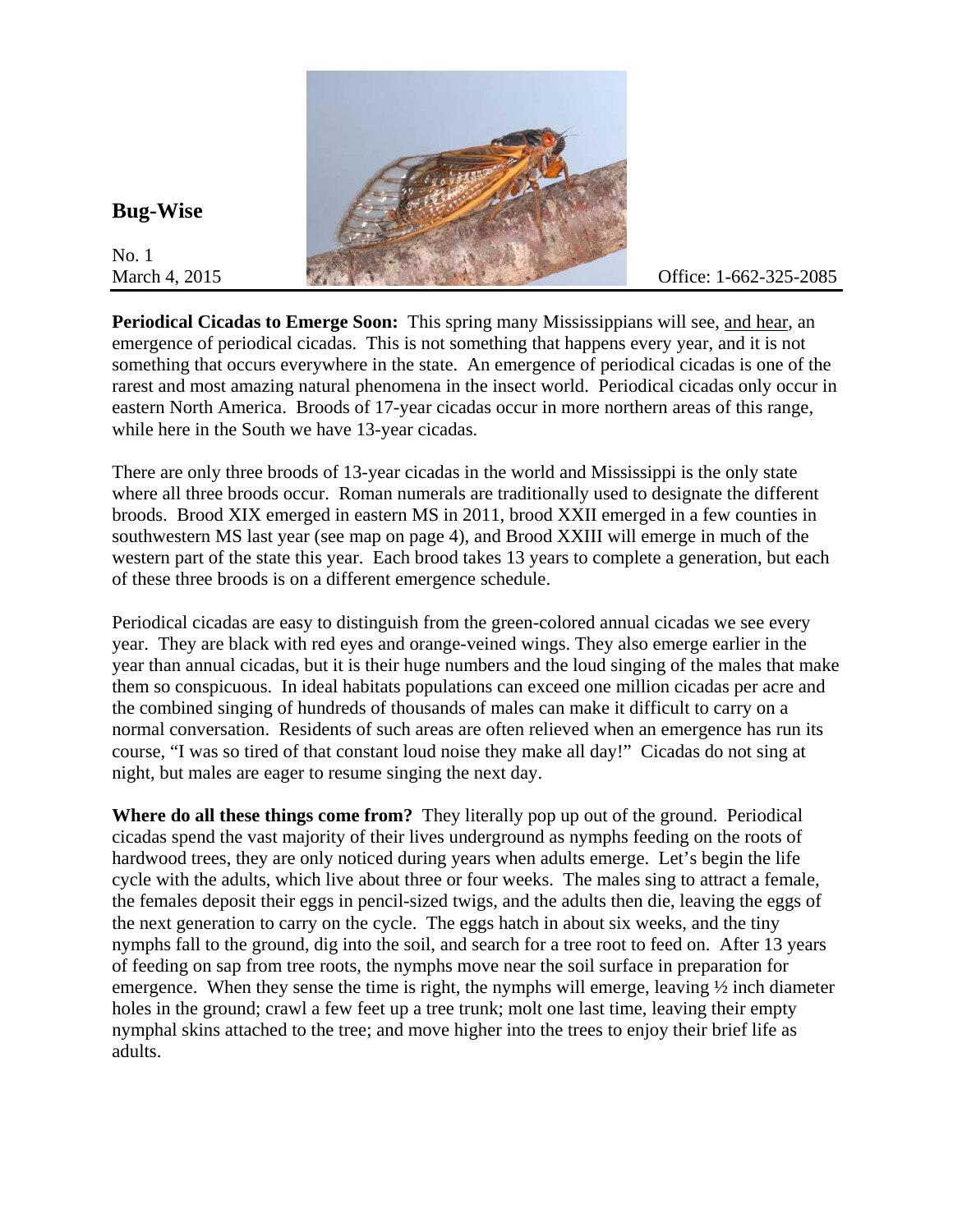**Where and when will emergence of this brood of periodical cicadas occur?** Brood XXIII is not limited to Mississippi; emergence will also occur in parts of seven other states: LA, AR, TN, MO, KY, IL and IN. Although Brood XXIII is not the largest brood of 13-year cicadas (Brood XIX occurs in parts of 15 states), it is the largest brood in Mississippi, meaning that it will occur in more counties than either of the other two broods. This year periodical cicadas are expected to emerge in roughly half of Mississippi's 82 counties, largely on the western side of the state. Interestingly, there are some counties, like those in the coastal and southeastern part of the state, that never have periodical cicadas, while there are a few counties that host two broods of 13-year cicadas, Brood XXIII and one of the other two broods. For example, Brood XIX occurs in eastern Oktibbeha county and Brood XXII occurs on the west side of the county.

Whether or not you see and hear periodical cicadas in your neighborhood also depends on what the surrounding vegetation is like. You won't find cicadas emerging from tilled fields or pasture, pine plantations, or hardwood swamps that experience prolonged flooding, but upland hardwood forests can support amazingly high populations and urban landscapes with large hardwood trees can also host cicadas.

Here in Mississippi emergence will likely begin in late April and the woods will be thrumming with cicadas through much of May, with numbers declining toward the end of the month. By mid-June the songs of periodical cicadas will be replaced by those of annual cicadas. However, weather conditions can affect the timing of emergence. Last year's emergence of Brood XXII was about two weeks later than expected due to cool spring temperatures.

**What species are they?** Surprisingly there is more than one species of 13-year cicada, but they all emerge at the same time. Brood XXIII actually consist of four different species: *Magicidada tredecim, M. tredecassini, M tredecula, and M. neotredecim*. These species differ subtly in size, coloration, and morphology, but the mating songs of the males sound distinctly different, especially to female cicadas. Other broods of 13-year cicadas contain these same species, but 17-year cicadas belong to one of three different species.

**Are periodical cicadas dangerous?** Although, their black and orange color certainly suggests they might be dangerous, cicadas are neither venomous nor poisonous. In fact, they are eagerly eaten by many birds, reptiles, and mammals, and even a few people. The warning colors are all bluff; periodical cicadas defend themselves from predators by overwhelming them with numbers, a defense strategy ecologists call "predator satiation." There are just so many cicadas the predators can't eat them all before they can reproduce.

The ovipositor of the female may look like a stinger, but it is better at penetrating tree bark than human skin. I have never known anyone who had their skin pierced by a cicada ovipositor. People do sometimes report experiencing a sharp pin-prick from the mouthparts of cicadas, but this is rare and only occurs when handling the insects.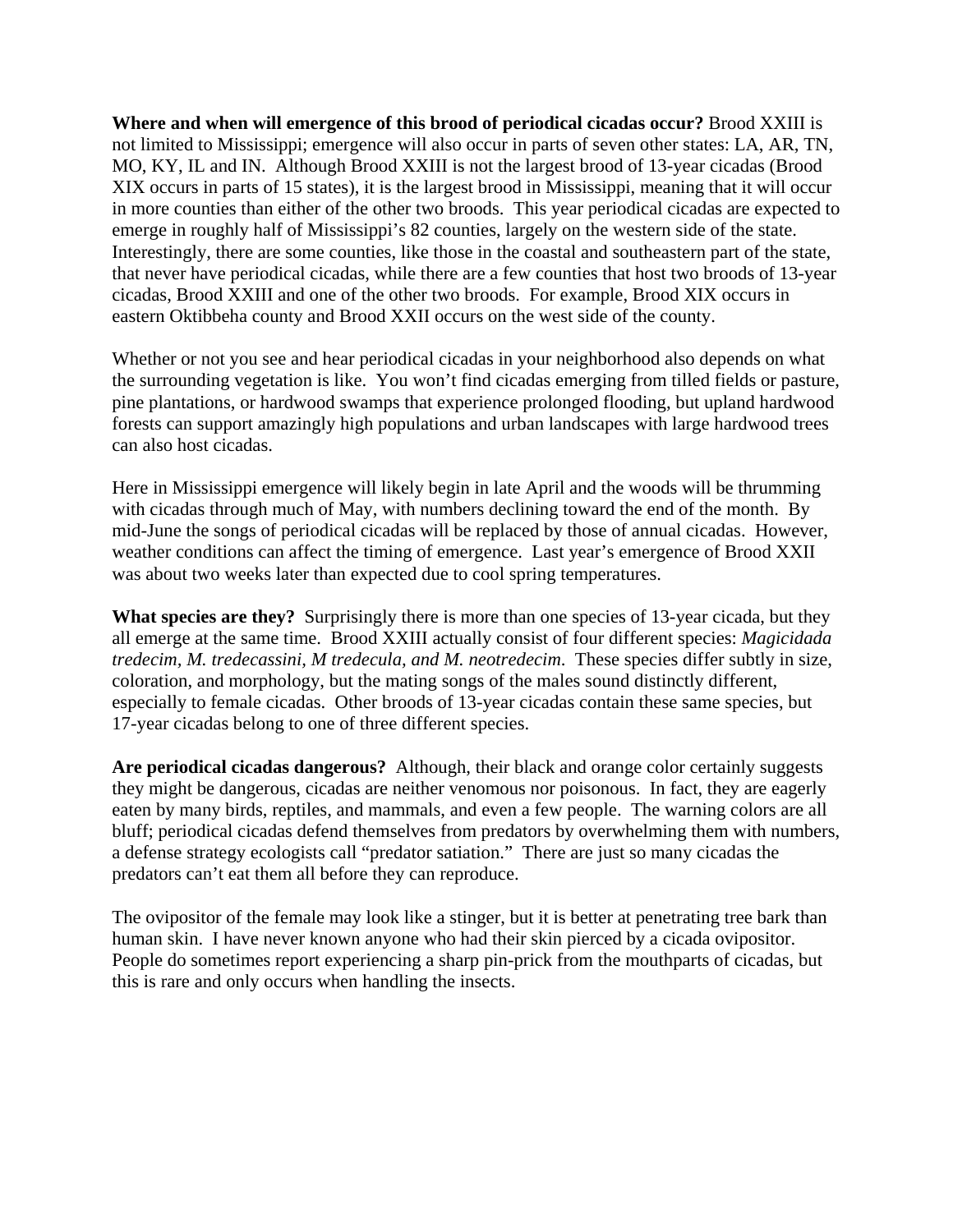**Will these cicadas damage plants?** Yes they will, but in a rather unusual way. Female cicadas use their strong, knife-like ovipositors to insert their eggs into the pencil-sized twigs of hardwood trees. These egg-laying slits sometimes cause the twigs to break, usually about six to twelve inches from the end. This results in a hanging brown "flagged twig." By late May hardwood trees in areas where cicadas occurred will be brown with flagged twigs.

Although this ragged tip pruning does not cause serious long-term damage to mature hardwoods, it can be detrimental to young, recently-planted shade trees and fruit and nut trees growing in home lawns and commercial landscapes, orchards, and nurseries. Gardeners may want to take steps to protect young trees that are especially valued or vulnerable. For example, if your back yard is bordered by an oak-hickory forest and you have some young hardwood or fruit trees that are just getting established, you may want to protect these trees.

The only effective way to protect such trees is to cover them with some type of netting that has a small enough mesh to exclude cicadas (Some bird netting is small enough; some is not.). Obviously this requires preventive planning and a good bit of work, which is why such protective measures are usually limited to small, high value trees. With the possible exception of commercial orchards and nurseries, spraying with insecticides is not a practical or effective way to protect trees from cicada injury.

**More Information:** To learn even more about periodical cicadas check out http://www.magicicada.org/magicicada 2015.php . This web site is devoted solely to periodical cicadas and contains information and distribution maps for all know broods, including both 13 year and 17-year broods.



 Emergence hole of a periodical cicada nymph. In suitable habitat there may be dozens of holes per square foot.



Cicada nymphs molt into adults soon after emerging from the ground, leaving their empty nymphal skins behind.